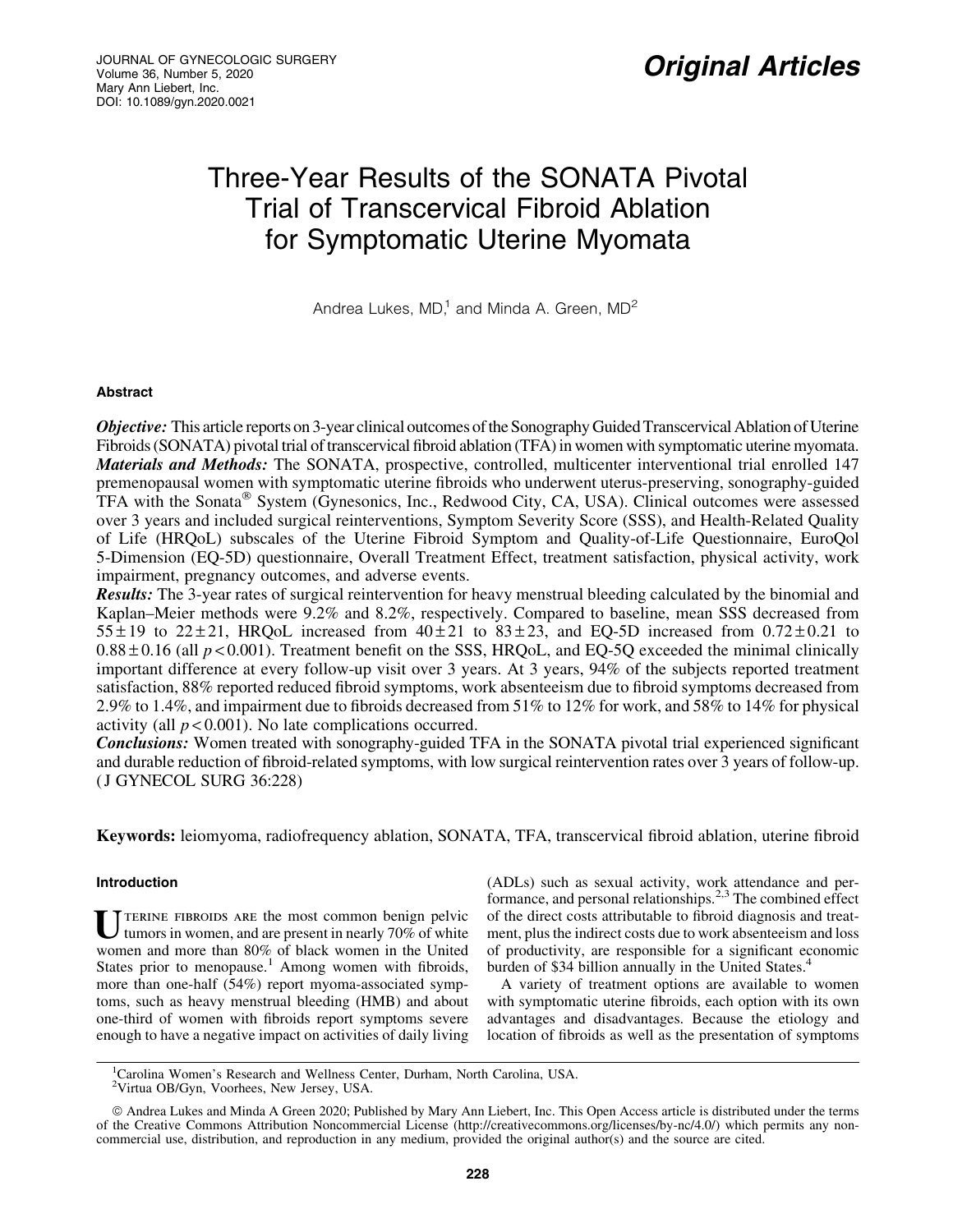## 3-YEAR RESULTS OF TFA FOR UTERINE FIBROIDS 229

is quite heterogeneous among affected women, the ideal therapy should be determined by shared decision-making between a woman and her gynecologist after full consideration of important factors, such as fibroid location/size, desire to preserve fertility and/or uterus, and willingness to undergo invasive surgery. In a survey of 968 women reporting symptoms caused by uterine fibroids, 79% expressed a desire for treatments that avoided invasive surgery and 51% favored treatments that preserved their uteri.<sup>5</sup>

To fill the existing uterine-fibroid treatment gap between the poor effectiveness of medical management and the invasiveness and radical approach of hysterectomy, lessinvasive methods of fibroid treatment have been developed that conserve the uterus. Radiofrequency (RF) ablation which can be delivered by laparoscopic, transvaginal, or transcervical approaches—has emerged as a safe and effective treatment option to fill this unmet need.<sup> $6-9$ </sup> A meta-analysis of 32 studies with more than 1200 patients concluded that RF ablation provided statistically significant and clinically important reductions of fibroid-related symptoms and improvements in quality of life, with low surgical reintervention rates.<sup>6</sup> Transcervical fibroid ablation (TFA) has certain advantages that might appeal to patients, including a noninvasive delivery method, uterine preservation, ability to treat a wide range of fibroid types, avoidance of general anesthesia, and rapid recovery and return to ADLs following the procedure.

The Sonography Guided Transcervical Ablation of Uterine Fibroids (SONATA) trial was a U.S. Food and Drug Administration (FDA) Investigational Device Exemption (IDE) pivotal trial designed to assess the safety and efficacy of TFA in women with symptomatic uterine fibroids. Previously, the 1-year and 2-year results from this trial were reported.<sup>10,11</sup> Here, this article presents the 3-year results from the SONATA pivotal trial.

## Materials and Methods

The SONATA trial was a prospective, controlled, multicenter interventional trial designed to assess the safety and efficacy of TFA for treatment of symptomatic uterine fibroids, compared to predefined objective performance criteria established by the FDA. Each participating site received institutional review board or ethics committee approval and all patients provided informed consent to participate in the trial. The clinical trial was registered at ClinicalTrials.gov (NCT02228174) and was approved by the FDA in the United States and by the Federal Commission for Protection against Health Risks (COFEPRIS) in Mexico.

The trial was specifically designed to enroll women experiencing symptoms caused by a wide range of uterine fibroid types, with each woman serving as her own control. The key inclusion criteria for the trial were premenopausal women ages 25–50 with regular and predictable menstrual cycles in order to minimize the effect of bias from rare naturally improving symptoms and to minimize inclusion of women with anovulatory abnormal uterine bleeding (AUB-O). In addition, patients had HMB with between 1 and 10 International Federation of Gynecology and Obstetrics (FIGO) type 1, 2, 3, 4, and/or 2–5 (transmural) uterine fibroids between 1 and 5 cm in diameter, at least 1fibroid of which must have indented or abutted the endometrial cavity (type 1, type 2, type 3 or type 2–5).

The key exclusion criteria were:

- (1) Desire for future pregnancy
- (2) Any type 0 fibroid  $\geq 1.0$  cm, endometrial polyps  $\geq 1.5$  cm, or multiple polyps of any size
- (3) Bulk symptoms in association with subserous fibroids
- (4) Previous endometrial ablation, uterine artery embolization (UAE), uterine artery occlusion, or hyperthermic ablation of fibroids
- (5) Uterine volume  $\geq 1000$  cm<sup>3</sup>
- (6) Presence of tubal implants for sterilization, or
- (7) Clinically significant adenomyosis

The TFA device and procedure used in the trial was described in detail previously.<sup>9,12</sup> TFA was performed using the Sonata<sup>®</sup> System (Gynesonics, Inc., Redwood City, CA, USA). Following the procedure, patients returned at 10 days, 30 days, 3 months, 6 months, and annually thereafter through the final follow-up visit at 3 years. The 24- and 36-month follow-up timepoints were included to gather longer-term data during the postmarket phase and were not included to support the application for FDA clearance.

The coprimary endpoint of surgical reintervention rate due to HMB was reported using Kaplan–Meier methods, with a sensitivity analysis using binomial methods wherein the event count was divided by the evaluable sample size. Secondary endpoint measurements included the symptom severity score (SSS) and health-related quality of life (HRQoL) subscales of the Uterine Fibroid Symptom and Quality-of-Life (UFS-QoL) Questionnaire.<sup>13</sup> Scores were reported on a 0–100 scale on which higher SSS scores indicated more-severe symptoms and lower HRQoL scores indicated worse quality of life. Change in general health status was assessed with the EuroQol 5-Dimension (EQ-5D) questionnaire. Patients self-reported their treatment benefit at 3 years as *improved*, *no change*, or *worsened* on the McMaster Overall Treatment Effect (OTE) scale. Treatment satisfaction was measured on a 6-item scale ranging from *very satisfied* to *very dissatisfied.* The Work Productivity and Activity Impairment Questionnaire: Specific Health Problem (WPAI:SHP) questionnaire was used to assess change in work and activity patterns following treatment.<sup>14</sup> Adverse events (AEs) were reported according to seriousness and relationship to the device or procedure.

Safety analyses included all treated patients and efficacy analyses excluded patients who reached menopause, underwent surgical reintervention, or who withdrew from the trial during follow-up. The Wilcoxon signed-rank test was used to assess change over time for symptom severity, HRQoL, general health, and work/activity limitation outcomes.

To facilitate clinical interpretation of results, the treatment effects were also reported for SSS, HRQoL, and EQ-5D in standardized minimal clinically important difference (MCID) units, wherein the standardized MCID for each outcome was calculated as the mean change from baseline divided by the MCID.<sup>15,16</sup> The published MCID for each outcome is a 10-point decrease for  $SSS$ ,<sup>17</sup> a 20-point increase for HRQoL, $^{13}$  and a 0.074-point increase for EQ-5D.<sup>18</sup> Treatment effects below 0.5 MCID units indicate that it is unlikely that an appreciable number of patients will show a clinically important benefit. Treatment effects between 0.5 and 1 MCID units indicate that a treatment might be beneficial to an appreciable number of patients. Treatment effects above 1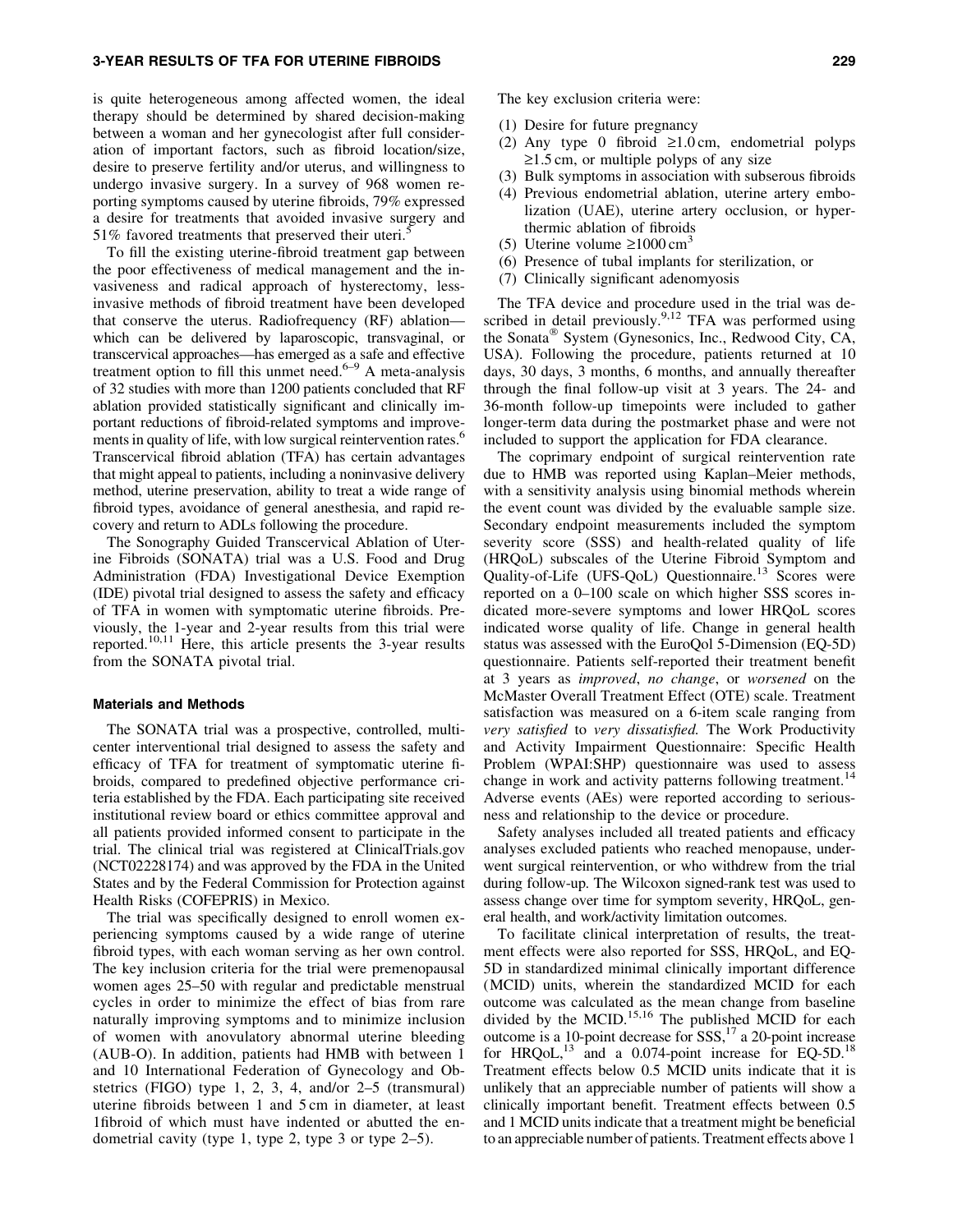Freedom from Surgical Reintervention by Year



FIG. 1. Kaplan–Meier estimate of freedom from surgical reintervention due to heavy menstrual bleeding over 3 years following sonography-guided transcervical radiofrequency ablation.

MCID unit indicate that many patients might gain important benefits from treatment.<sup>15,16</sup> Data were analyzed using SAS, version 9.3 (SAS Institute, Cary, NC, USA). All statistical tests comparing 3-year results to baseline were 2-sided, and *p*-values <0.05 indicated statistically significant changes.

## **Results**

Between April 2015 and October 2016, 147 women (mean age: 43) from 22 sites (21 in the United States, 1 in Mexico) were treated with TFA (mean:  $3.0 \pm 2.1$  treated fibroids per patient; mean:  $2.5 \pm 1.2$  cm per treated fibroid). Fifteen patients were lost to follow-up during the trial, with 132 (90%) patients accounted for at 3 years. Surgical reinterventions for HMB during follow-up included 10 hysterectomies and 1 endometrial ablation. The rates of surgical reintervention for HMB calculated with the binomial method were 0.7% at 1 year, 5.5% at 2 years, and 9.2% at 3 years during the postmarket phase. The corresponding rates using the Kaplan–Meier estimates were 0.7%, 5.0%, and 8.2%, respectively (Fig. 1).

The mean  $(\pm$  standard deviation) SSS decreased significantly from baseline to 3 months  $(55 \pm 19)$  to  $27 \pm 19$ ;  $p < 0.001$ ), and this improvement was maintained durably where the final mean SSS was  $22 \pm 21$  ( $p < 0.001$ ) at the 3-year follow-up (Fig. 2).

Similarly, HRQoL scores increased from  $40 \pm 21$  at baseline to  $78 \pm 22$  at 3 months ( $p < 0.001$ ), and to  $83 \pm 23$  at 3 years ( $p < 0.001$ ) (Fig. 3). EQ-5D increased from  $0.72 \pm 0.21$ at baseline to  $0.87 \pm 0.13$  at 3 months ( $p < 0.001$ ), and to  $0.88 \pm 0.16$  at 3 years ( $p < 0.001$ ) (Fig. 4). When considering these treatment effects associated with TFA at each follow-up visit over 3 years in relation to established MCIDs, the improvements ranged from 2.8 to 3.2 MCID units for SSS, 1.9 to 2.2 MCID units for HRQoL, and 2.0 to 2.3 MCID units for EQ-5D (Fig. 5), indicating that, for each of these outcomes at each follow-up interval, ''many patients may gain important benefits from treatment."<sup>15,16</sup>

At 3 years, 94% (99/105) of patients reported satisfaction with TFA treatment (71% very satisfied, 14% moderately satisfied, 9% somewhat satisfied) and 88% (92/105) of patients reported reduced fibroid symptoms, compared to baseline on the OTE questionnaire. All work productivity and activity level parameters improved significantly during the 3-year follow-up. Work absenteeism due to symptoms of uterine fibroids decreased by more than 50% (from 2.9% to 1.4% of total work time) during follow-up ( $p < 0.001$ ). The magnitude of impairment due to uterine fibroids was dramatically reduced during the trial, with reductions from 51% to 12% for work impairment ( $p < 0.001$ ) and from 58% to 14% for physical activity impairment  $(p < 0.001)$ .



FIG. 2. Change in symptom severity score (SSS) subscale of the Uterine Fibroid Symptom and Quality-of-Life (UFS-QoL) questionnaire over 3 years following sonographyguided transcervical radiofrequency ablation. Plotted values are mean and 95% confidence interval.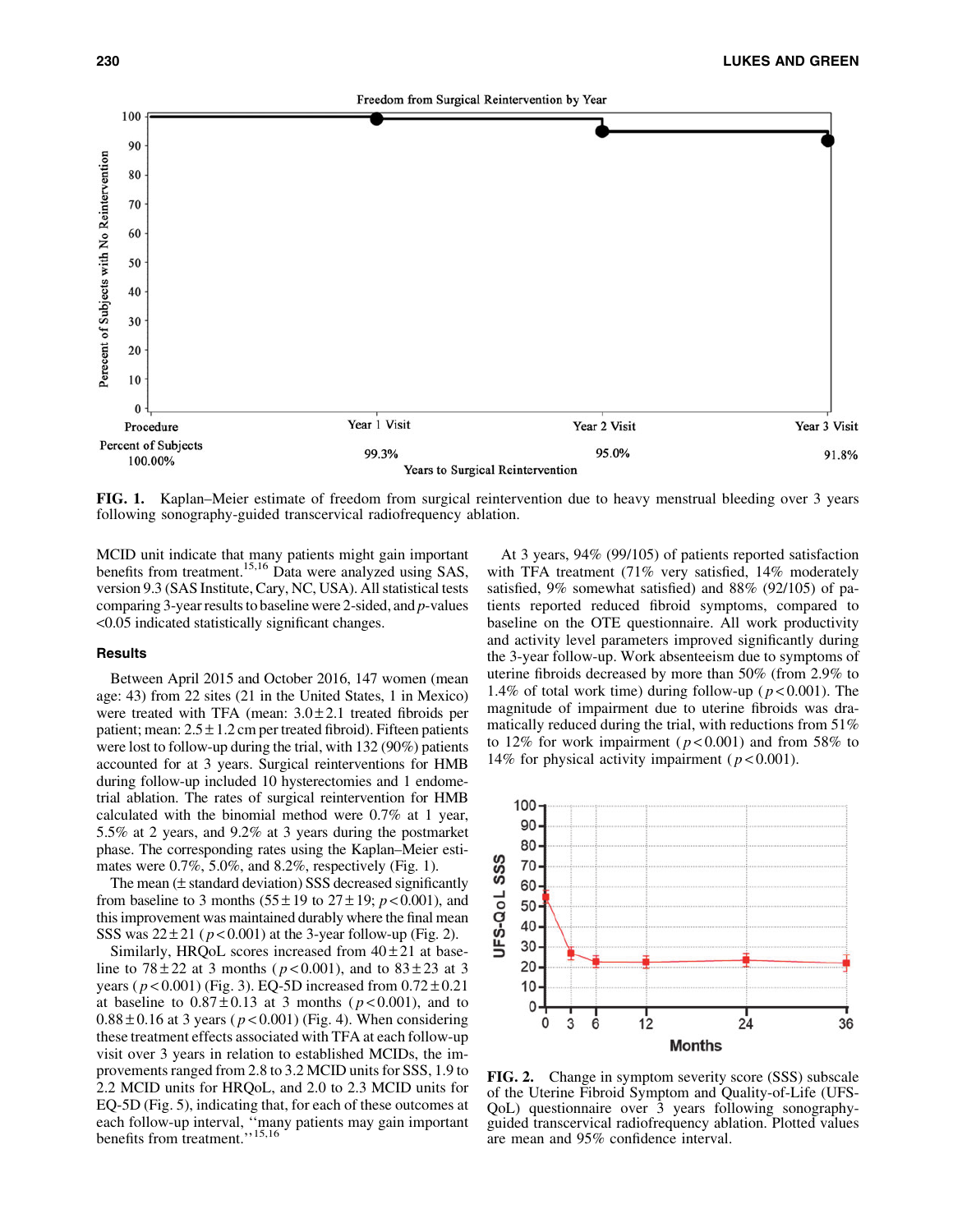

FIG. 3. Change in Health-Related Quality of Life (HRQoL) subscale of the Uterine Fibroid Symptom and Quality-of-Life (UFS-QoL) questionnaire over 3 years following sonography-guided transcervical radiofrequency ablation. Plotted values are mean and 95% confidence interval.

The 1-year safety outcomes with sonography-guided TFA in this trial were previously published,<sup>10</sup> wherein procedurerelated serious AEs were reported in 2 (1.4%) patients (1 with a deep venous lower-extremity thrombus and 1 with a 1-day admission for sterile leukorrhea, pelvic pain, and an unconfirmed low-grade fever), nonserious procedure-related AEs were reported in 74 (50.3%) patients (most commonly leiomyoma sloughing), and no device-related AEs occurred during this time period. No serious complications or AEs related to the device or procedure occurred during the second or third year of patient follow-up. Two pregnancies were reported through 3 years. One pregnancy occurred in a 36-year-old patient who delivered at 38 2/7 weeks gestation by elective repeat Cesarean section, 31 months after TFA.<sup>11</sup> One miscarriage was reported in a 40-year-old subject 29 months after the Sonata treatment.

## **Discussion**



Women who experience disruptive symptoms due to uterine fibroids comprise a challenging and underserved

FIG. 4. Change in EuroQol 5-Dimension (EQ-5D) questionnaire score over 3 years following sonography-guided transcervical radiofrequency ablation. Plotted values are mean and 95% confidence interval.

patient population. Only approximately one-third of women with symptomatic uterine fibroids seek treatment, and those who seek help often do so only after a considerable delay of nearly 4 years.<sup>5</sup> The availability of less-invasive, uterussparing procedures might help to facilitate earlier treatment for symptomatic uterine fibroids. This article presented the 3-year results from the SONATA trial in which 147 women with a wide variety of fibroid types were treated with TFA. Treatment with the Sonata System was shown to be safe with a low rate of procedure-related AEs, all occurring during the first year of follow-up. Furthermore, the magnitude of reduction of fibroid-related symptom severity and improvement in HRQoL was both clinically important and statistically significant at all follow-up intervals between 3 months and 3 years post-treatment. Finally, the rate of surgical reintervention for HMB was low and favorable, indicating that the treatment benefit was maintained durably over the 3-year follow-up time period.

There are several key attributes of TFA with the Sonata System that make it a preferable treatment option for appropriate women with symptomatic uterine fibroids. The procedure is incisionless, preserves the uterus, and has been shown to be safe and effective, producing durable symptom relief. Unlike operative hysteroscopy, TFA is designed for ablation of most nonpedunculated fibroid types. Among women treated with sonography-guided TFA in this trial, 8.2% underwent elective surgical reintervention for HMB over 3 years of follow-up.

These results appear to be favorable, compared to other common interventional and surgical procedures for uterine fibroids. For example, surgical reinterventions were performed in 11.0% of patients who were followed for 3 years after laparoscopic  $RF$  ablation of uterine fibroids.<sup>19</sup> In addition, in a meta-analysis involving more than 35,000 women, surgical reintervention rates over 3 years were 9% with abdominal myomectomy, 11% with laparoscopic myomectomy, 17% with UAE, 21% with hysteroscopic myomectomy, and 24% with endometrial ablation.<sup>20</sup>

The SONATA trial design specified 3 years of patient follow-up. There is published evidence showing that surgical reintervention rates have remained low beyond 3 years following TFA. In the VITALITY study that evaluated longterm clinical outcomes of TFA over 5.4 years of mean follow-up, the surgical reintervention rate was  $11.8\%$ <sup>21</sup> Additional long-term data with the Sonata System will be available from the SAGE registry (ClinicalTrials.gov Identifier: NCT03118037), a worldwide observational postmarket study trial with the objective of characterizing long-term (5 years) outcomes after treatment of uterine fibroids with the Sonata System in real-world clinical practice settings.

The conclusions derived from this trial are robust and generalizable for several reasons. The trial enrollment included considerable ethnic and racial diversity of patients, with regional geographic representations from throughout the United States in participating centers (21 centers in the United States and 1 in Mexico). These results were achieved with 24 treating investigators, and included results from academic and community hospitals, ambulatory surgery centers, and office procedural rooms. Considering the demonstrated safety and efficacy of the Sonata treatment in a diverse patient population treated by a large number of treating physicians and different care settings, TFA is an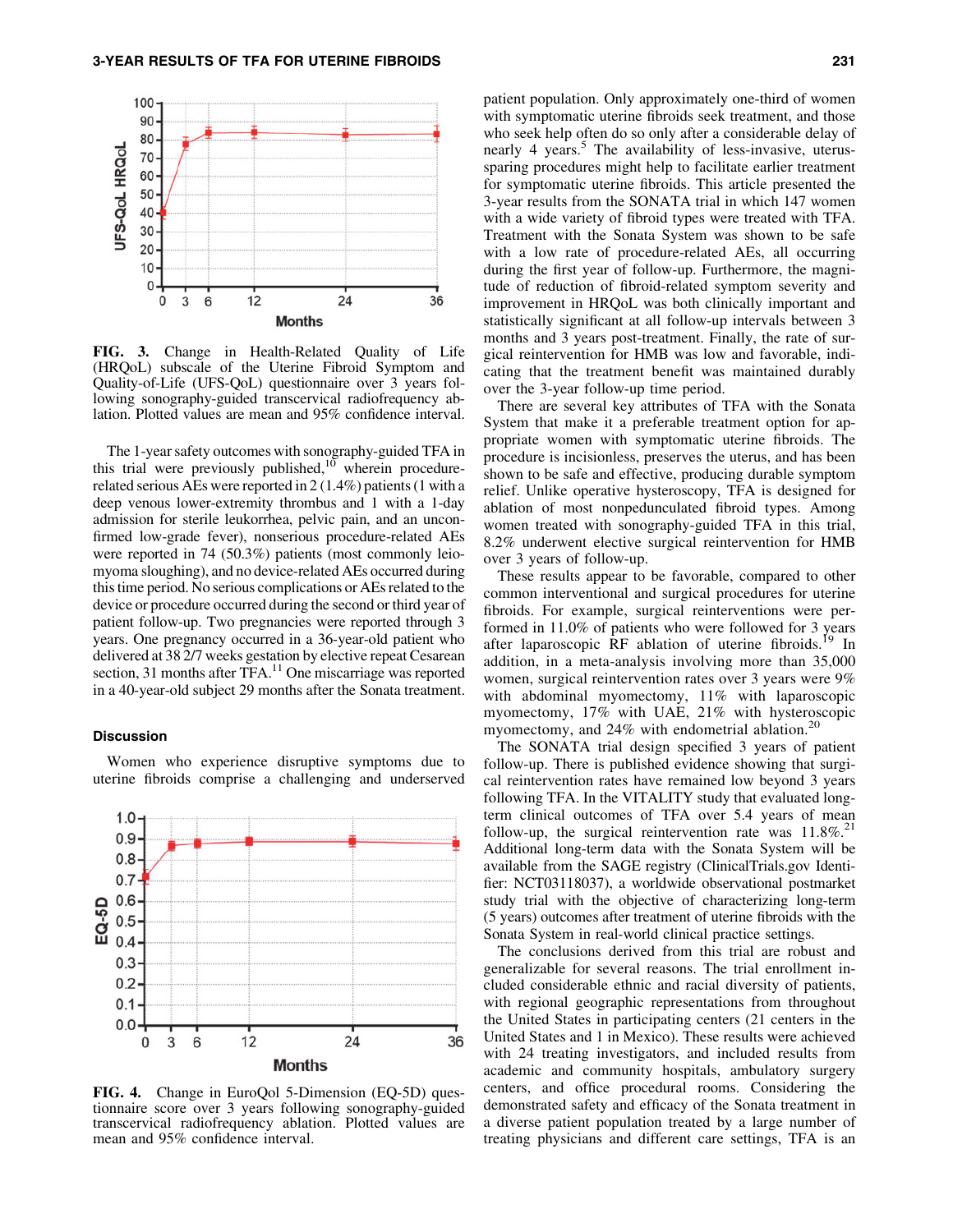

FIG. 5. Improvement in quality of life from baseline following sonography-guided transcervical radiofrequency ablation, reported in standardized minimal clinically important difference (MCID) units with 95% confidence intervals. The MCID is 10 points for Uterine Fibroid Symptom and Quality-of-Life (UFS-QoL) Symptom Severity Score (SSS), 20 points for UFS-QoL Health-Related Quality of Life (HRQoL), and 0.074 points for the EuroQol 5-Dimension (EQ-5D) questionnaire. Treatment effects below 0.5 MCID units (denoted by *red* background) indicate that it is unlikely that an appreciable number of patients will show a clinically important benefit. Treatment effects between 0.5 and 1 MCID units (denoted by *yellow* background) indicate that a treatment may be beneficial to an appreciable number of patients. Treatment effects above 1 MCID unit (denoted by *green* background) indicate that many patients might gain important benefits from treatment.

appealing option with durable outcomes that can be included in a gynecologist's armamentarium of treatments for patients seeking treatment for symptomatic uterine fibroids.

#### **Conclusions**

Women treated with TFA for symptomatic uterine fibroids in the SONATA pivotal IDE trial experienced significant and durable reductions of fibroid-related symptoms with low surgical reintervention rates over 3 years of follow-up.

## Acknowledgments

The authors acknowledge David B. Toub, MD, MBA (Gynesonics, Inc.), Taraneh G. Farazi, PhD (Gynesonics, Inc.), and Larry Miller, PhD, PStat (Miller Scientific, Johnson City, TN) for editorial assistance, and ABOND CRO Inc. (Allendale, MI) for providing data management and statistical support. The authors also thank all of the investigators and patients who participated in the SONATA clinical trial.

## Author Disclosure Statement

Both authors' institutions received funding from Gynesonics, Inc. See Funding Information below.

## Funding Information

*Dr. Lukes:* The institution of the author received research support from Gynesonics, Inc. for participation in the SO-NATA clinical trial. The author received travel and lodging expenses for attendance at investigator meetings.

*Dr. Green:* The institution of the author received research support from Gynesonics, Inc. for participation in the SO-NATA clinical trial. The author received travel and lodging expenses for attendance at investigator meetings.

### **References**

- 1. Baird DD, Dunson DB, Hill MC, Cousins D, Schectman JM. High cumulative incidence of uterine leiomyoma in black and white women: Ultrasound evidence. Am J Obstet Gynecol 2003;188:100.
- 2. Zimmermann A, Bernuit D, Gerlinger C, Schaefers M, Geppert K. Prevalence, symptoms and management of uterine fibroids: An international internet-based survey of 21,746 women. BMC Womens Health 2012;12:6.
- 3. Foth D, Rohl FW, Friedrich C, et al. Symptoms of uterine myomas: Data of an epidemiological study in Germany. Arch Gynecol Obstet 2017;295:415.
- 4. Cardozo ER, Clark AD, Banks NK, Henne MB, Stegmann BJ, Segars JH. The estimated annual cost of uterine leiomyomata in the United States. Am J Obstet Gynecol 2012;206:211.e1.
- 5. Borah BJ, Nicholson WK, Bradley L, Stewart EA. The impact of uterine leiomyomas: A national survey of affected women. Am J Obstet Gynecol 2013;209:319 e1.
- 6. Bradley LD, Pasic RP, Miller LE. Clinical performance of radiofrequency ablation for treatment of uterine fibroids: Systematic review and meta-analysis of prospective studies. J Laparoendosc Adv Surg Tech A 2019;29:1507.
- 7. Iversen H, Dueholm M. Radiofrequency thermal ablation for uterine myomas: Long-term clinical outcomes and reinterventions. J Minim Invasive Gynecol 2017;24:1020.